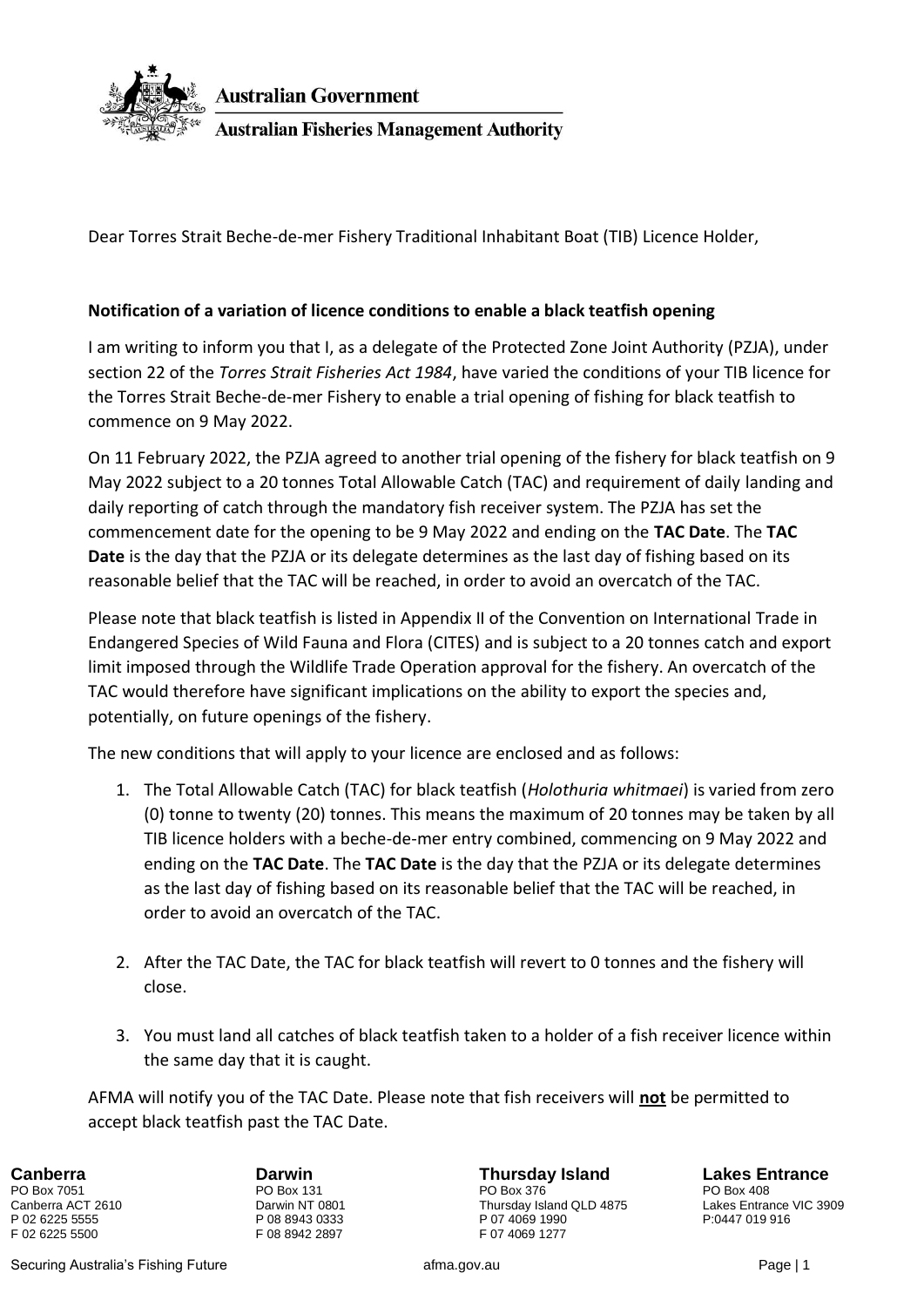

These new conditions are in addition to the existing conditions of your TIB fishing licence, with which you must continue to comply.

If you require any further information regarding this matter, please do not hesitate to contact Danait Ghebrezgabhier, A/g Manager, Torres Strait Fisheries, on 07 4069 1990 or by email at FisheriesTI@afma.gov.au.

Yours sincerely,

Ana Willa!

Anna Willock Deputy Chief Executive Officer, PZJA Delegate Australian Fisheries Management Authority 19 April 2022

Enc (1)